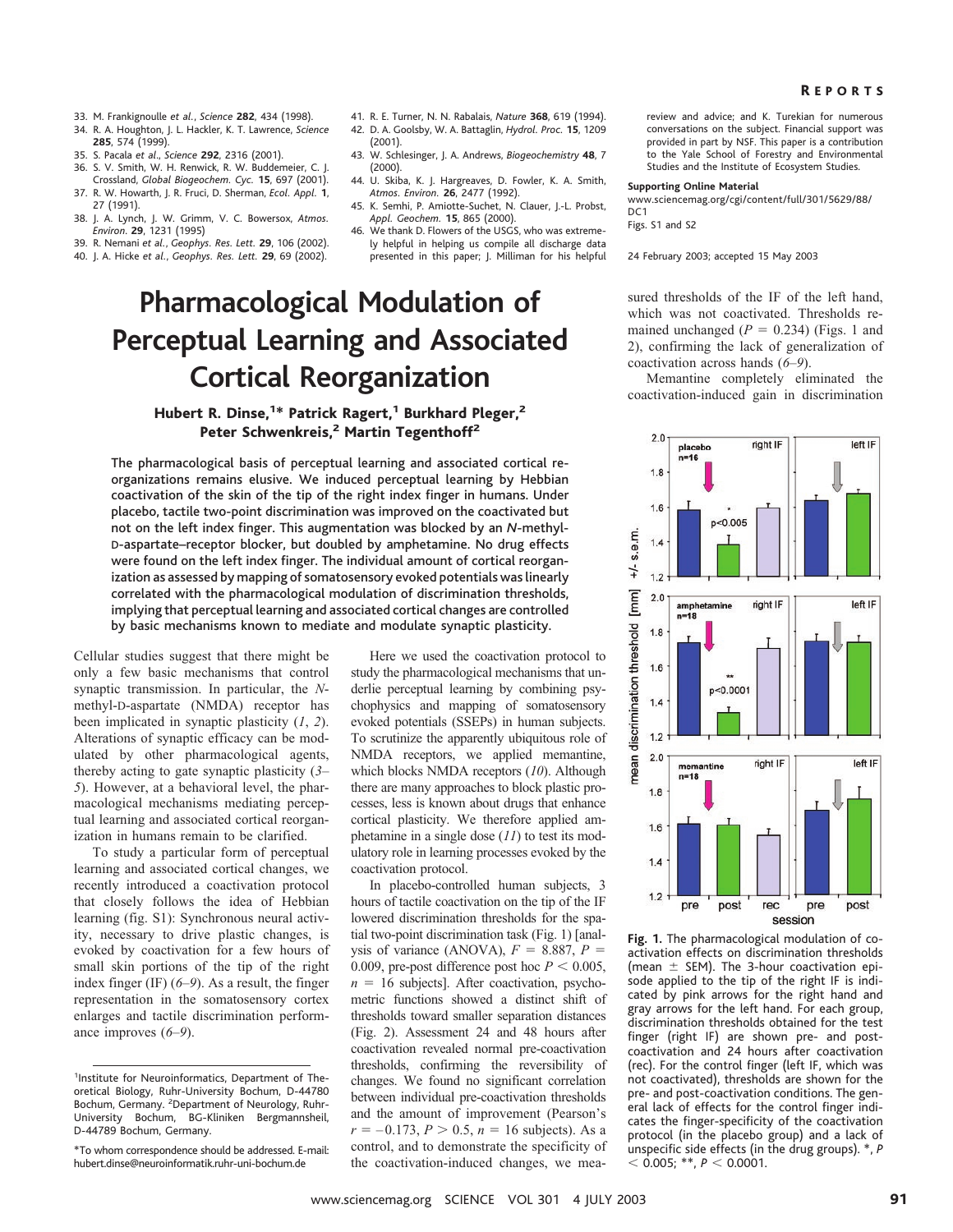### R EPORTS

abilities (Figs. 1 and 2) (ANOVA,  $F = 0.277$ ,  $P = 0.924$ , pre-post difference post hoc  $P =$ 0.773,  $n = 18$  subjects). To rule out memantine interference with normal discrimination, we assessed the thresholds of the left IF before and after memantine administration. Thresholds were not significantly affected (*t* test,  $P = 0.43$ ) (Fig. 1), indicating that blocking of NMDA receptors had no unspecific effects on thresholds.

In contrast, a single dose of amphetamine boosted the coactivation-induced improvement beyond previously observed levels (ANOVA,  $F = 35.674$ ,  $P < 0.0001$ , pre-post difference post hoc  $P < 0.0001$ ,  $n = 18$  subjects) (Figs. 1) and 2). Although in placebo-controlled subjects coactivation lowered thresholds by 0.20 mm (a 12.6% gain in performance), coactivation under amphetamine led to a 0.4-mm lowering (a 23.1% gain,  $P < 0.005$ ). Given the broad spectrum of amphetamine effects, it was important to show that the drug did not affect spatial discrimination per se, which was confirmed by the lack of effects on the left IF ( $t$  test,  $P = 0.68$ ,  $n = 18$  subjects).

To study the pharmacological modulation of coactivation effects on the digit representation in the primary somatosensory cortex, we mapped the SSEPs and calculated the N20-dipole locations after electrical stimulation of the IF of each hand in 24 subjects. Thresholds of these subjects were in the same range as those of the population as a whole. Results of the SSEP analysis are summarized in Table 1. For the IF of the right hand that underwent coactivation, we found that, in the placebo group, the Euclidean distance between the dipole pre- and post-coactivation was significantly larger on the coactivated side than on the control side ( $P = 0.01$ ,  $n =$ 8 subjects). In the left hemisphere, the polar angle of the N20-dipole locations of the coactivated IF increased after coactivation (*P* 0.001), but no changes were found in the right hemisphere for the left IF ( $P = 0.45$ ). These results indicate a lateral and inferior shift on the postcentral gyrus of the left hemisphere that represents the coactivated index finger (Fig. 3). Dipole strength increased on the coactivated hemisphere  $(P = 0.04)$ , but not on the contralateral side  $(P = 0.96)$ . The goodness of fit (GOF) was not affected.

In the memantine group, the lack of coactivation-induced improvement of discrimination was paralleled by a lack of changes in the SSEPs. The Euclidean distance between the dipole pre- and post-coactivation on the coactivated side was not different from the distance on the control side ( $P = 0.97$ ,  $n = 8$  subjects), and no changes were observed for the polar angle of the coactivated IF  $(P = 0.27)$ . Similarly, dipole strength ( $P = 0.22$ ) and GOF ( $P =$ 0.22) remained unaffected. The lack of unspecific side effects of memantine on discrimination of the left IF was confirmed by an

absence of effects in the right hemisphere for all SSEP parameters.

Amphetamine application increased the Euclidean distance between the dipole preand post-coactivation on the coactivated side as compared to the control side  $(P < 0.001)$ ,  $n = 8$  subjects). The polar angle of the N20 dipole of the coactivated IF also increased  $(P \le 0.001)$ , as did dipole strength  $(P =$ 0.03), whereas GOF remained unaffected. In the right hemisphere, no amphetamineinduced changes for the N20 dipole for the left IF could be found.

The results obtained in the placebo and the amphetamine groups indicate a substantial lateral and inferior shift of the N20 dipole on the postcentral gyrus of the left hemisphere that represents the coactivated index finger. In contrast, no significant changes were found on the contralateral hemisphere, or on either hemisphere in the memantine group (Fig. 3 and Table 1). However, for the amphetamine group, the coactivation- induced lateral shift was even larger than in the placebo group ( $P < 0.01$ ).

The pharmacologically induced effects on tactile discrimination all varied individually,



**Fig. 2.** Psychometric functions illustrating the coactivation-induced effects on discrimination threshold for an individual subject from each group ( placebo, memantine, and amphetamine). Correct responses in percent ( pink symbols) are plotted as a function of the separation distance together with the results of a logistic regression (blue line). Top row: pre-coactivation; middle row: immediately after coactivation; bottom row: recovery after 24 hours. The 50% level of correct responses is indicated (dashed line) together with the resulting thresholds (arrows).



**Fig. 3.** A schematic projection of the average locations of the single-equivalent N20 dipoles of the IF pre- (yellowsymbols) and post- (red symbols) coactivation onto three-dimensional reconstructed magnetic resonance images of an individual subject. The coactivation-induced shift toward the lateral and inferior aspects of the postcentral gyrus in the placebo-controlled group is nearly doubled in the amphetamine group, but blocked under memantine. Comparable effects are lacking on the not-coactivated hemisphere (bottom row). Circles, dipole locations on the coactivated hemisphere; squares, dipole locations on the non-coactivated hemisphere.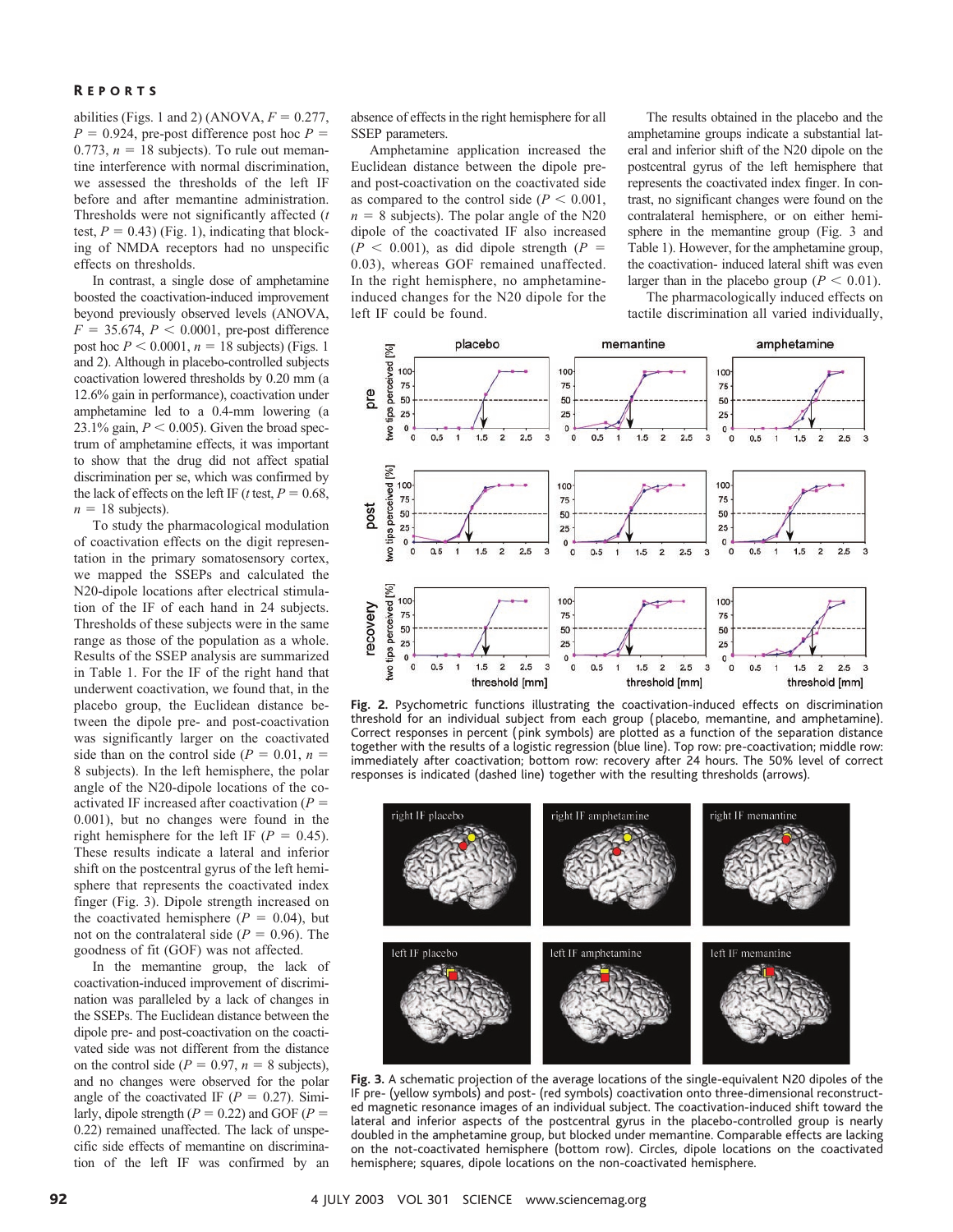as did the dipole localizations observed. Under the assumption that SSEP changes reflect changes in cortical processing that are causally related to the processing of information relevant to the discrimination task, we hypothesized that the observed dipole changes should correlate with changes in individual performance. A linear correlation analysis revealed a significant relationship between the coactivationinduced dipole changes and parallel changes in discrimination thresholds (Fig. 4). This was true for Euclidean distance (leftright normalized, Pearson's  $r = 0.640$ ,  $P =$ 0.001,  $n = 24$  subjects), polar angles (Pearson's  $r = 0.736$ ,  $P < 0.001$ ) (Fig. 4, left), and mediolateral dipole shifts (Pearson's  $r = 0.824, P < 0.0001$ ) (Fig. 4, right). The correlation analysis preserved a distinct clustering according to pharmacological treatment: Little gain in spatial discrimina-

tion abilities was associated with small changes in dipole shifts. On the other hand, those subjects who showed a large cortical reorganization also had low thresholds. Subjects who failed to show any perceptual improvement because of the application of memantine showed no or only very weak changes in dipole localization. The highest gain in performance characteristic for amphetamine-treated subjects was also paralleled by the largest reorganization observed (Fig. 4).

Coactivation is a task-free, passive stimulation protocol. Many studies have demonstrated that plastic changes can be evoked by the variation of input statistics alone, without invocation of attention or reinforcement, provided the statistics are sufficiently altered (*12*–*14*). Perceptual learning occurs even without awareness of stimuli, through repetitive exposure to stimuli that are below



**Fig. 4.** Correlation between coactivation-induced changes of (**left**) the polar angles (degree pre-post) and the changes of two-point discrimination thresholds for individual subjects, and (**right**) between mediolateral dipole shifts and threshold changes. The correlation analysis preserves a distinct clustering according to the pharmacological treatment. Red, memantine; blue, placebo; green, amphetamine.

R EPORTS

threshold (*15*). Our results provide further evidence that perceptual performance can be improved solely by manipulation of the input statistics. We also demonstrate that the perceptual improvement induced by tactile coactivation is controlled by pharmacological agents that modulate synaptic plasticity. These modulations did not result in unspecific excitability changes, but the drug-induced changes in perceptual thresholds were linearly correlated with corresponding changes in SSEP dipole localization in the somatosensory cortex. Accordingly, small differences in performance may not be necessarily due to measurement artifacts or noise, but may reflect true differences in individual brain organization.

The coactivation-induced improvement in discrimination performance was highly specific with no transfer to the non-coactivated hand (Fig. 1) (*6*–*9*). We therefore used the performance of the left, non-coactivated IF to demonstrate the specificity of the observed drug effects. All substances had no effect per se on spatial discrimination performance (Fig. 1), which, together with the consistency of the effects across subjects, supports the specific nature of the drug effects.

Our results provide evidence that NMDAreceptor activation is required for the manifestation of this particular type of fast, coactivationinduced perceptual learning, which is consistent with the involvement of mechanisms mediated by  $\gamma$ -aminobutyric acid as reported recently (*16*). In the human motor system, practicing movements has been shown to improve performance (*17*, *18*). These training effects can be

Table 1. Pharmacological effects on SSEP parameters (mean  $\pm$  SEM). Pre- and post-coactivation results are shown (*n* = 8 subjects for each group).

| SSEP parameter                  | Placebo                              |                   | Memantine                          |                  | Amphetamine                            |                     |
|---------------------------------|--------------------------------------|-------------------|------------------------------------|------------------|----------------------------------------|---------------------|
|                                 |                                      |                   | Euclidean distance (mm pre-post)   |                  |                                        |                     |
| Right IF $-$ left<br>hemisphere | $9.03 \pm 1.13$ †<br>$5.42 \pm 0.96$ |                   | $6.20 \pm 1.48$<br>$6.25 \pm 0.88$ |                  | $13.31 \pm 0.91$ t§<br>$5.38 \pm 0.79$ |                     |
| Left $IF - right$<br>hemisphere |                                      |                   |                                    |                  |                                        |                     |
|                                 | pre                                  | post              | pre                                | post             | pre                                    | post                |
|                                 |                                      |                   | Polar angle (degrees)              |                  |                                        |                     |
| Right $IF - left$<br>hemisphere | $23.81 \pm 1.51$                     | $27.42 \pm 1.83*$ | $31.77 \pm 2.48$                   | $30.67 \pm 1.82$ | $24.23 \pm 1.46$                       | 29.11 $\pm$ 1.89*** |
| Left $IF - right$<br>hemisphere | $31.00 \pm 6.55$                     | $30.18 \pm 5.85$  | $35.19 \pm 6.47$                   | $34.32 \pm 5.98$ | $28.88 \pm 5.56$                       | $27.92 \pm 5.80$    |
|                                 |                                      |                   | Dipole strength (nA)               |                  |                                        |                     |
| Right $IF - left$<br>hemisphere | $2.68 \pm 0.43$                      | $3.67 \pm 0.33*$  | $2.90 \pm 0.64$                    | $2.22 \pm 0.50$  | $2.65 \pm 0.37$                        | $3.60 \pm 0.27**$   |
| Left $IF - right$<br>hemisphere | $4.40 \pm 0.90$                      | $4.01 \pm 0.70$   | $2.73 \pm 0.45$                    | $2.65 \pm 1.92$  | $3.70 \pm 0.54$                        | $4.18 \pm 0.68$     |
|                                 |                                      |                   | GOF $(\%)$                         |                  |                                        |                     |
| Right $IF - left$<br>hemisphere | $96.3 \pm 0.35$                      | $96.8 \pm 0.44$   | $97.00 \pm 0.71$                   | $96.00 \pm 0.53$ | $94.00 \pm 2.12$                       | $95.00 \pm 0.99$    |
| Left $IF - right$<br>hemisphere | $96.7 \pm 0.47$                      | $97.3 \pm 0.71$   | $95.00 \pm 0.45$                   | $96.00 \pm 0.31$ | $96.00 \pm 0.46$                       | $96.00 \pm 0.74$    |

Significantly different from the pre-coactivation condition:  $*P < 0.05$ ,  $**P < 0.005$ ,  $***P <$  0.001. †Significantly different from the control (right hemisphere): *P* 0.01. ‡Significantly different from the control (right hemisphere):  $P < 0.001$ .  $<$  0.001.  $\qquad$  §Left-right difference significantly different from the placebo condition: *P*  $<$  0.01.